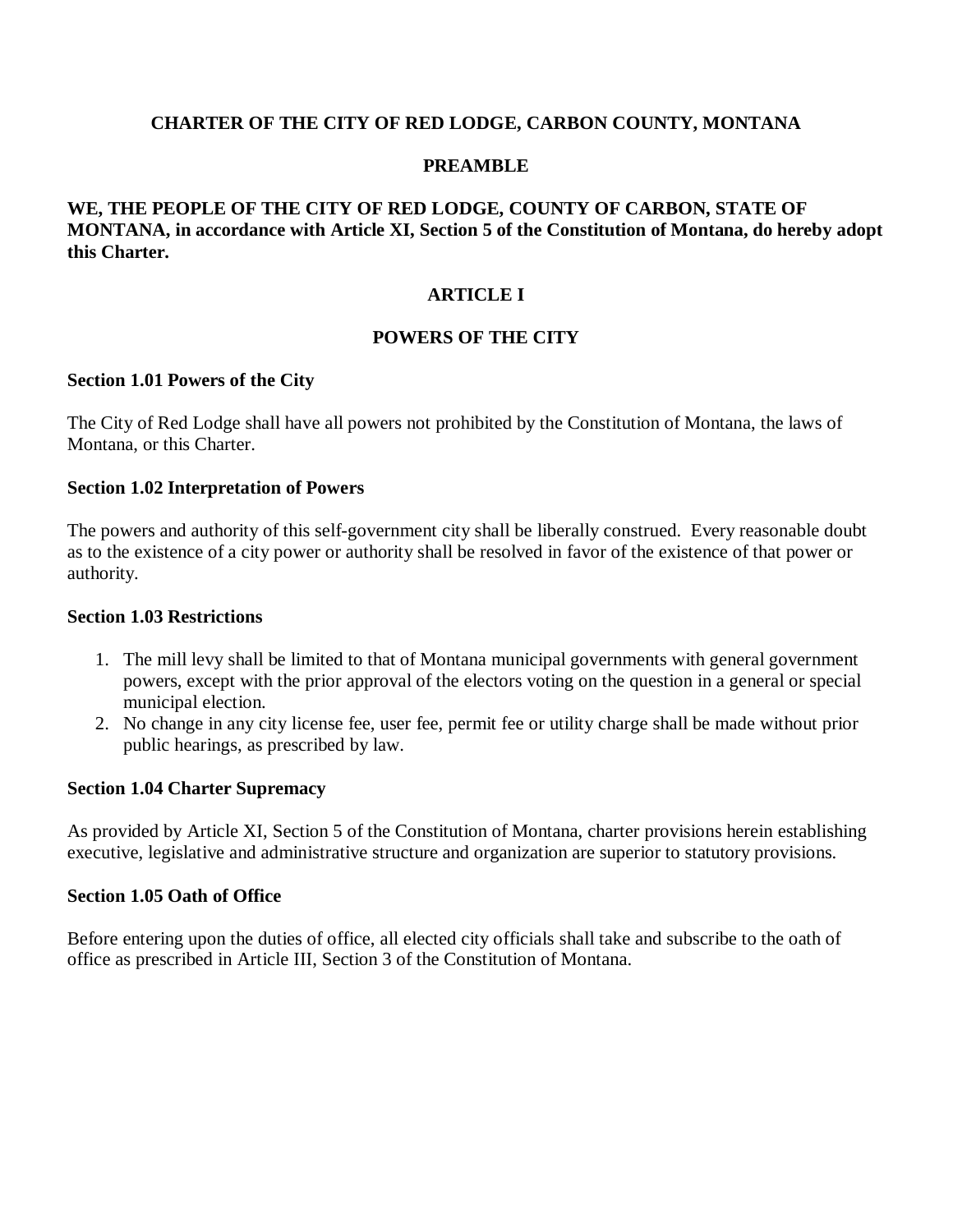# **ARTICLE II CITY COUNCIL**

### **Section 2.01 Legislative Branch**

The legislative branch and governing body shall be the city council.

### **Section 2.02 Composition**

The City of Red Lodge shall have a city council of six (6) members, three of whom shall be elected every two years.

The compensation of council members shall be set annually by ordinance.

# **Section 2.03 Powers and Duties**

The council shall be the legislative and policy determining body of the city. All powers of the City shall be vested in the city council except as otherwise provided by law or this Charter. The council may override the mayor's veto with a two-thirds vote of the entire council.

# **Section 2.04 Term of Office**

Members of the council shall be elected for two (2) year overlapping terms of office.

# **Section 2.05 Election**

The election of council members shall be conducted on a non-partisan basis. There shall be three wards apportioned by population following every federal decennial census, each of which shall be represented by two council members. Candidates for the city council must reside in the ward they seek to represent at the time of their election and during their entire term of office. One council member from each of the three wards shall be elected every two years.

# **Section 2.06 Chairman of the Council**

The council shall have a chairman who shall be elected by the members of the council from their own number for a term established by resolution. The chairman of the council shall preside when the mayor is absent.

#### **Section 2.07 Council Procedures**

The council shall, by resolution adopt its own rules of procedure. A quorum of the council shall consist of four (4) council members physically present at a meeting of the council. No resolution or ordinance may be adopted without the affirmative vote of at least four (4) council members.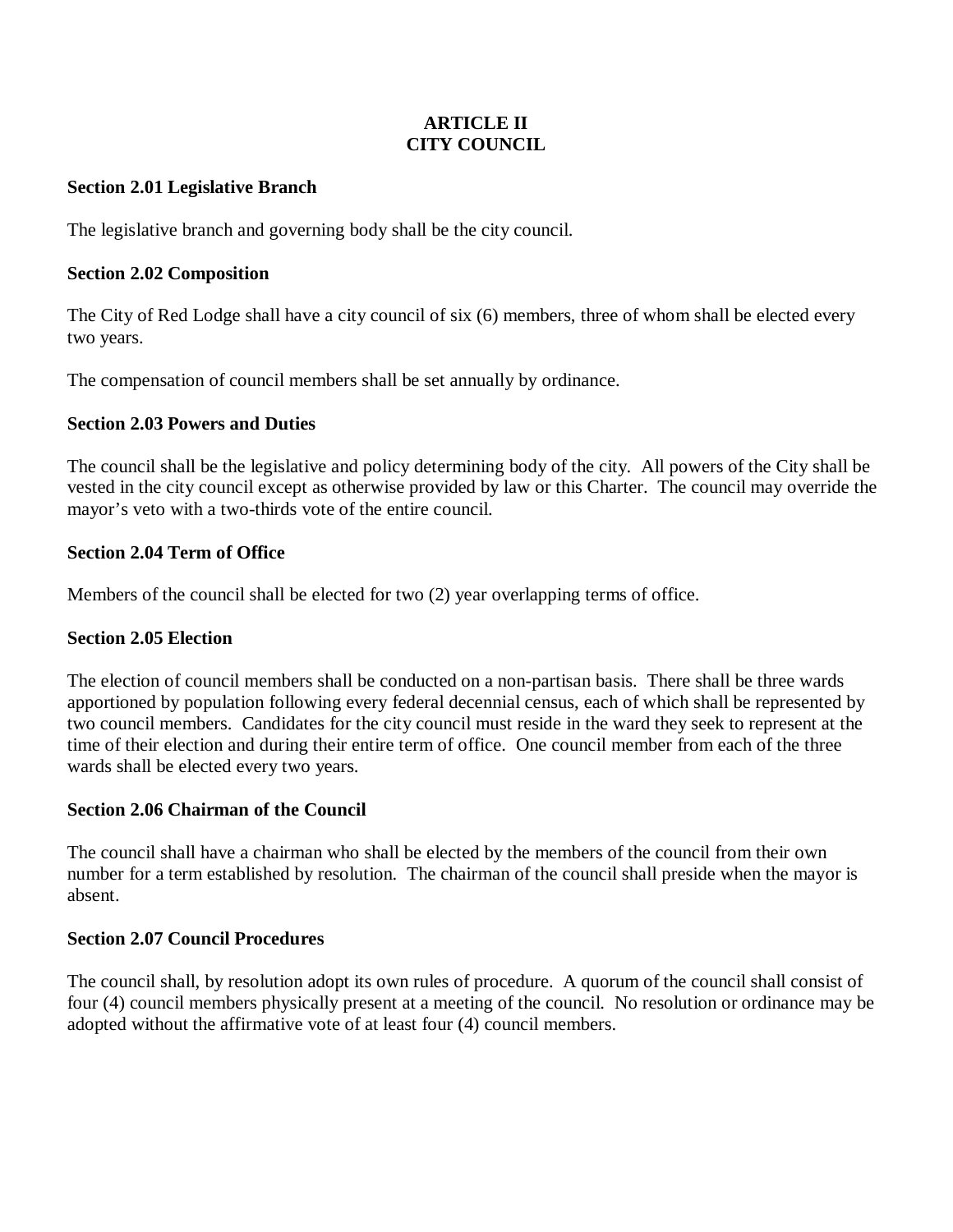# **ARTICLE III MAYOR**

# **Section 3.01 The Executive Branch**

The mayor shall be the chief executive and chief administrative officer of the city.

### **Section 3.02 Term of Office**

The mayor shall be elected for a two-year term of office.

### **Section 3.03 Election**

The mayor, who must reside within the city limits, shall be nominated and elected at large on a non-partisan basis.

### **Section 3.04 Powers and Duties**

The mayor shall:

- 1. enforce laws, ordinances, and resolutions;
- 2. perform duties required of him by law, charter, ordinance or resolution;
- 3. administer affairs of the local government;
- 4. carry out policies established by the council;
- 5. recommend measures to the council;
- 6. report to the council on the affairs and financial condition of the city government;
- 7. execute bonds, notes, contracts and written obligations of the council, subject to the approval of the council;
- 8. report to the council as the council may require;
- 9. chair council meetings and may take part in discussion;
- 10. execute the budget adopted by the council;
- 11. appoint, with the consent of the council, all members of boards, except the mayor may appoint without consent of the council temporary committees established by the mayor.

# **Section 3.05 Administrative Duties**

The mayor may:

- 1. prepare the budget in consultation with the council and department heads;
- 2. appoint one or more administrative assistants to assist him in the supervision and operation of the local government, and such administrative assistants shall be answerable solely to the mayor;
- 3. appoint, with the consent of a majority of the council all department heads and may remove department heads without the consent of the council and appoint and remove all other city employees;
- 4. exercise control and supervision of all departments and boards to the degree authorized by resolution of the council.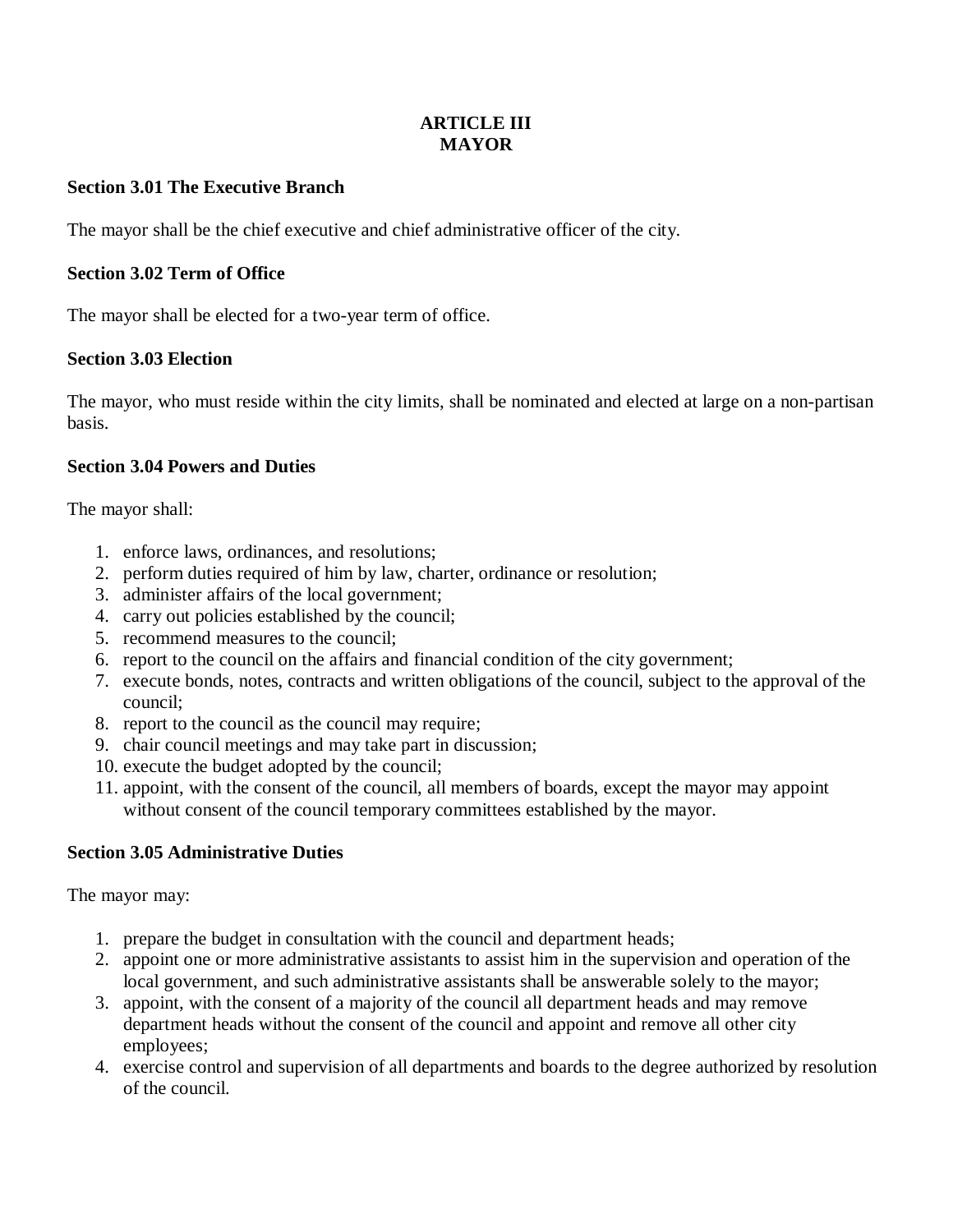### **Section 3.06 Legislative Authority**

The mayor shall decide all tie votes of the council, but shall have no other vote. The mayor may veto ordinances and resolutions, subject to override by a two-thirds vote of the entire council.

#### **Section 3.07 Compensation**

The compensation of the mayor shall be set by ordinance.

### **Section 3.08 Absence of Mayor**

The mayor must receive the consent of the council for an absence from the city for ten (10) or more consecutive days.

### **Section 3.09 Grounds for Removal**

The mayor may be removed from office by a finding of a majority of the entire council that, pursuant to law, there is a vacancy in the office of mayor.

### **Section 3.10 City Attorney**

There shall be a legal officer of the city, appointed by the mayor, with the approval of the council, who shall serve as chief legal advisor to the council, the mayor, and all city departments, offices, and agencies. The chief legal advisor shall represent the city in all legal proceedings unless otherwise determined by council, and shall perform any other duties prescribed by ordinance. The chief legal officer, who may be called the city attorney, shall have the status of a department head, except that he or she may not be removed or suspended by the mayor without the consent of the council.

# **ARTICLE IV JUDICIAL**

# **Section 4.01 City Court**

There shall be a city court and a city judge as provided by law.

# **ARTICLE V DEPARTMENT STRUCTURE**

#### **Section 5.01 Organization of Departments**

The organization of city departments shall be prescribed by ordinance.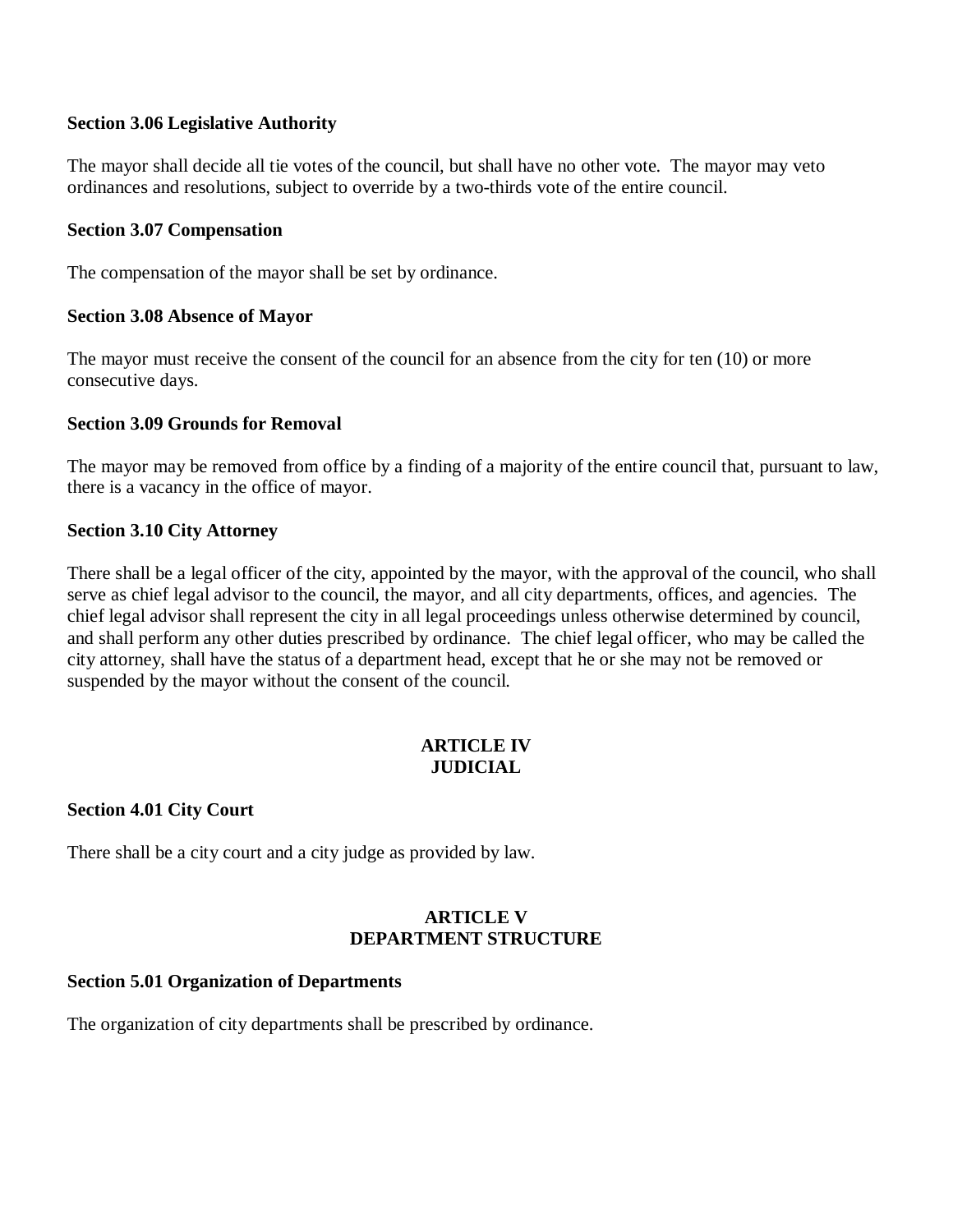### **ARTICLE VI GENERAL PROVISIONS**

#### **Section 6.01 Amendment of Charter**

This Charter may be amended only as prescribed by state law.

# **Section 6.02 Effective Date**

This Charter shall become effective on July 1, 2003.

### **Section 6.03 Vacancy in Office**

An elected office under this Charter becomes vacant as prescribed by law. When any vacancy occurs in any elective office, this position shall be considered open and subject to nomination and election at the next general municipal election in the same manner as the election of any person holding the same office, except the term shall be limited to the unexpired term of the person who originally created the vacancy. Pending such election and qualification the council shall, by majority vote of the members, appoint a qualified person within 30 days of the vacancy to hold the office until the successor is elected and qualified. A person appointed to fill a vacant council position must reside in the ward wherein the vacancy occurred.

#### **Section 6.04 Severability**

If any provision of this Charter is held invalid, the other provisions of this Charter shall not be affected thereby. If the application of the Charter or any part of its provisions, to any person or circumstance is held invalid the application of the Charter and its provisions to other persons or circumstances shall not be affected thereby.

### **ARTICLE VII TRANSITION PROVISIONS**

# **Section 7.01 General Transition**

Transition to this charter form of government shall be as prescribed by state law. The council may provide for such transition by ordinance, rule or resolution not inconsistent with state law. The provisions of this transition article shall not be published as part of the Charter after July 1, 2004.

#### **Section 7.02 City Employee**

No city employee or elected official currently holding a city office will lose employment or elected position solely because of adoption of this Charter. Existing elected officials shall continue in office until the end of the term for which they were elected.